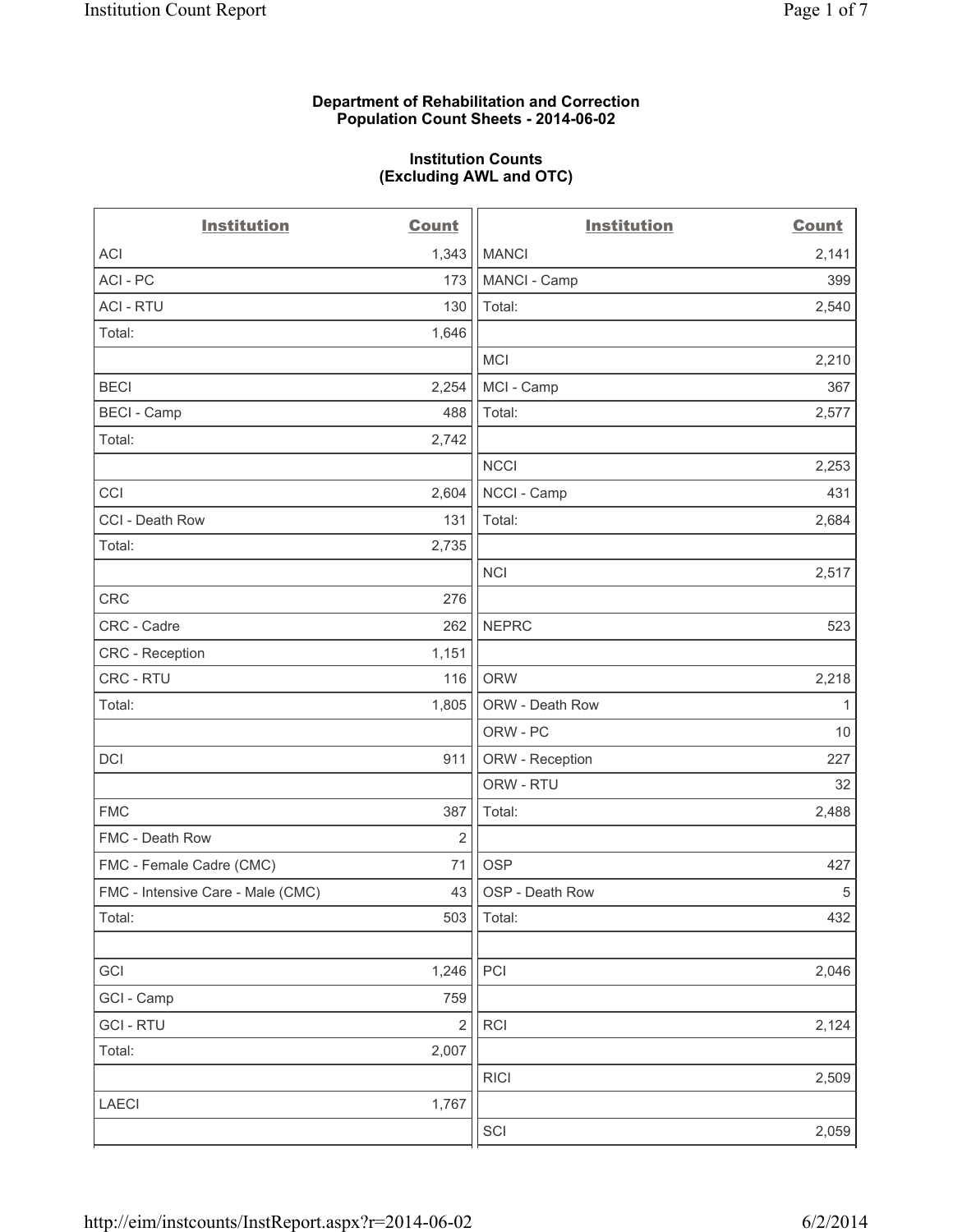| LECI                     | 2,308 |                |                          |        |
|--------------------------|-------|----------------|--------------------------|--------|
| LECI - Camp              | 180   | <b>SOCF</b>    |                          | 1,054  |
| Total:                   | 2,488 | SOCF - RTU     |                          | 68     |
|                          |       | Total:         |                          | 1,122  |
| LOCI                     | 2,301 |                |                          |        |
|                          |       | <b>TCI</b>     |                          | 1,104  |
| <b>LORCI</b>             | 212   | TCI - Camp     |                          | 415    |
| LORCI - Cadre            | 240   | Total:         |                          | 1,519  |
| <b>LORCI - Reception</b> | 1,080 |                |                          |        |
| Total:                   | 1,532 | <b>TOCI</b>    |                          | 1,007  |
|                          |       |                |                          |        |
| <b>MACI</b>              | 1,030 | <b>WCI</b>     |                          | 1,330  |
| MACI - Minimum           | 1,411 | <b>WCI-RTU</b> |                          | 43     |
| MACI - Youth             | 22    | Total:         |                          | 1,373  |
| Total:                   | 2,463 |                |                          |        |
|                          |       |                | <b>Total Population:</b> | 50,420 |

\* The Total Population includes 37 Offenders with Reason Codes 30 & 31.

\*\* The Total Population includes 29 Offenders with Reason Code 0A.

# **Male Population by Security Level (Include AWL and Exclude OTC)**

|                        | $\frac{1}{2}$ |            |          |              |
|------------------------|---------------|------------|----------|--------------|
| <b>Security Level</b>  | <b>Body</b>   | <b>AWL</b> | $(-OTC)$ | <b>Total</b> |
| Total Level 5          | 111           |            |          | 111          |
| Total Level 4          | 1,707         | 23         | 20       | 1,710        |
| Total Level 3          | 11,275        | 134        | 107      | 11,302       |
| Total Level 2          | 17,410        | 248        | 169      | 17,489       |
| <b>Total Level 1</b>   | 15,707        | 200        | 107      | 15,800       |
| <b>Total Death Row</b> | 138           | 0          | 0        | 138          |
| <b>Total Male</b>      | 46,348        | 606        | 404      | 46,550       |

# **Female Population by Institution (Include AWL and Exclude OTC)**

| <b>Institution</b>       | <b>Body</b> | <b>AWL</b> | $(-OTC)$ | <b>Total</b> |
|--------------------------|-------------|------------|----------|--------------|
| <b>DCI</b>               | 911         | 10         |          | 914          |
| <b>FMC</b>               | 5           | 4          |          | 8            |
| FMC - Female Cadre (CMC) | 71          | 0          | 0        | 71           |
| <b>NEPRC</b>             | 523         | 10         | 3        | 530          |
| <b>ORW</b>               | 2,218       | 88         | 52       | 2,254        |
| ORW - Death Row          |             | 0          | 0        |              |
| ORW - PC                 | 10          | 0          | 0        | 10           |
| ORW - Reception          | 227         | 0          |          | 227          |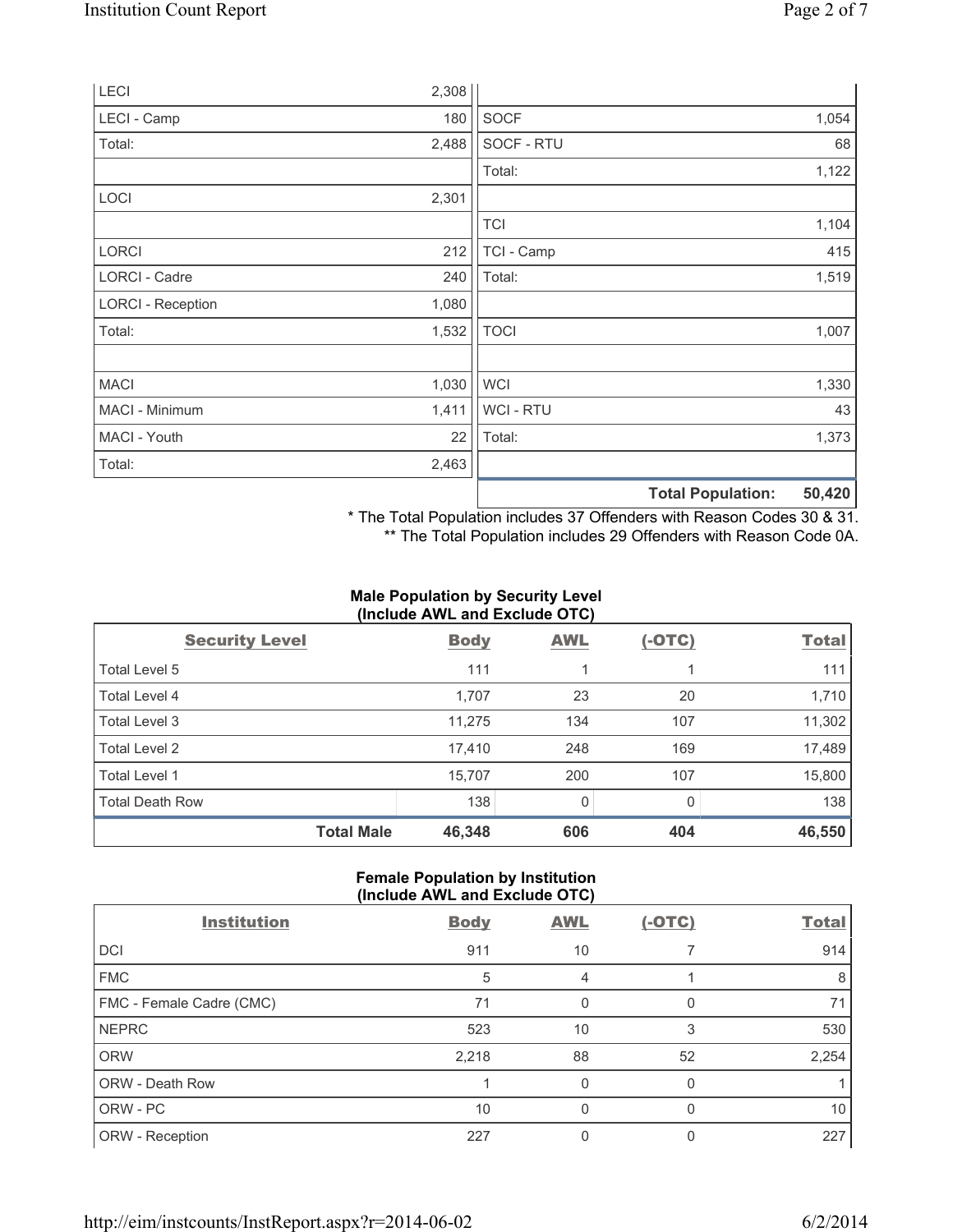| ORW - RTU |                          | 32     |     |     | 32     |
|-----------|--------------------------|--------|-----|-----|--------|
|           | <b>Total Female</b>      | 3.998  | 112 | 63  | 4,047  |
|           |                          |        |     |     |        |
|           | <b>Total Population:</b> | 50,346 | 718 | 467 | 50,597 |

# **Male Population by Institution: Security Level 5 (Include AWL and Exclude OTC)**

|              | <b>Institution</b>   | <b>Body</b> | <b>AWL</b> | $(-OTC)$ | <b>Total</b> |
|--------------|----------------------|-------------|------------|----------|--------------|
| <b>MANCI</b> |                      |             |            |          |              |
| <b>OSP</b>   |                      | 108         |            |          | 108          |
| <b>SOCF</b>  |                      |             |            |          |              |
|              | <b>Total Level 5</b> | 111         |            |          | 111          |

# **Male Population by Institution: Security Level 4 (Include AWL and Exclude OTC)**

| <b>Institution</b>                | <b>Body</b>    | <b>AWL</b>          | $(-OTC)$       | <b>Total</b>              |
|-----------------------------------|----------------|---------------------|----------------|---------------------------|
| ACI                               | 1              | 0                   | $\mathbf 0$    |                           |
| ACI-PC                            | $\mathfrak{S}$ | 0                   | $\mathbf 0$    | 3                         |
| <b>CRC</b>                        | $\sqrt{5}$     | $\mathsf{O}\xspace$ | $\mathsf 0$    | $\sqrt{5}$                |
| CRC - Reception                   | $\overline{4}$ | $\mathsf{O}\xspace$ | $\mathbf 0$    | 4                         |
| CRC - RTU                         | 1              | 0                   | $\mathsf 0$    | 1                         |
| FMC - Intensive Care - Male (CMC) | $\mathbf{1}$   | $\mathsf{O}\xspace$ | $\mathbf 0$    | 1                         |
| LECI                              | $\overline{7}$ | $\mathsf{O}\xspace$ | $\mathsf 0$    | 7                         |
| LOCI                              | $\mathbf{1}$   | 0                   | $\mathsf 0$    | 1                         |
| <b>LORCI</b>                      | $6\,$          | $\mathsf{O}\xspace$ | $\mathbf 0$    | 6                         |
| <b>LORCI - Reception</b>          | 1              | $\mathsf{O}\xspace$ | $\mathsf 0$    | 1                         |
| <b>MANCI</b>                      | $\overline{7}$ | $\mathbf{1}$        | 1              | $\overline{7}$            |
| <b>OSP</b>                        | 313            | $\mathsf 3$         | $\mathfrak{S}$ | 313                       |
| RCI                               | 12             | $\mathsf{O}\xspace$ | $\mathsf 0$    | 12                        |
| SCI                               | $\overline{2}$ | 0                   | $\mathbf 0$    | $\overline{2}$            |
| <b>SOCF</b>                       | 1,033          | 13                  | 12             | 1,034                     |
| SOCF - RTU                        | 64             | 0                   | $\mathsf 0$    | 64                        |
| <b>TCI</b>                        | 16             | $\overline{2}$      | $\mathbf 0$    | 18                        |
| <b>TOCI</b>                       | 226            | $\mathsf 3$         | $\mathfrak{Z}$ | 226                       |
| <b>WCI</b>                        | $\sqrt{3}$     | $\mathbf{1}$        | $\mathbf{1}$   | $\ensuremath{\mathsf{3}}$ |
| WCI - RTU                         | 1              | 0                   | $\mathbf 0$    | 1                         |
| <b>Total Level 4</b>              | 1,707          | 23                  | 20             | 1,710                     |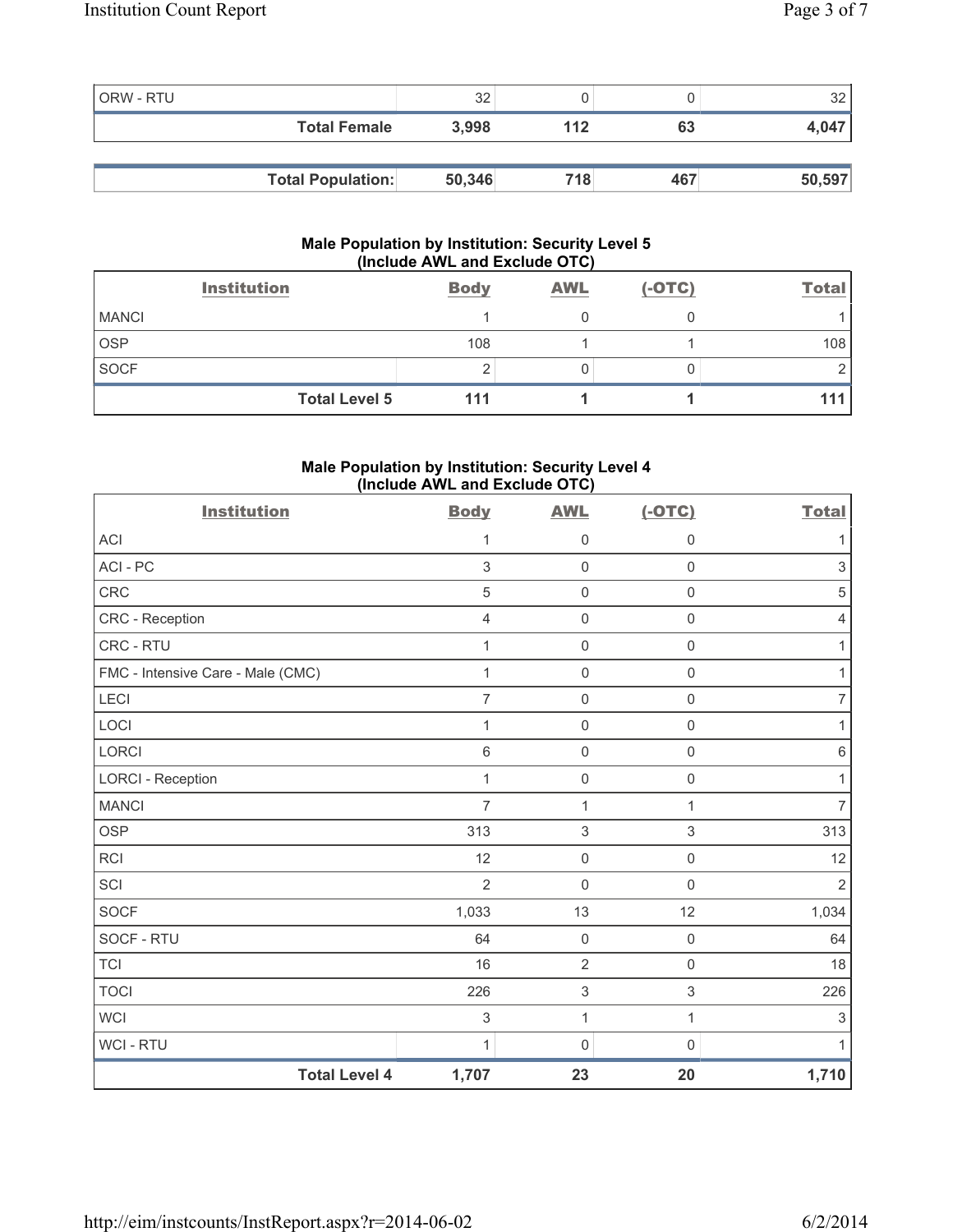| <b>Institution</b>                | (include AWL and Exclude OTC)<br><b>Body</b> | <b>AWL</b>                | $(-OTC)$            | <b>Total</b>              |
|-----------------------------------|----------------------------------------------|---------------------------|---------------------|---------------------------|
| ACI                               | 22                                           | 1                         | $\mathsf 0$         | 23                        |
| ACI-PC                            | 72                                           | $\mathsf{O}\xspace$       | $\mathsf 0$         | 72                        |
| <b>BECI</b>                       | $10$                                         | $\mathbf 1$               | $\mathbf{1}$        | $10$                      |
| <b>CRC</b>                        | 55                                           | $\,$ 5 $\,$               | $\overline{4}$      | 56                        |
| CRC - Cadre                       | 214                                          | 1                         | $\mathsf{O}\xspace$ | 215                       |
| CRC - Reception                   | 668                                          | $17$                      | 12                  | 673                       |
| CRC - RTU                         | 89                                           | $\mathbf{1}$              | $\mathsf{O}\xspace$ | $90\,$                    |
| <b>FMC</b>                        | $\overline{4}$                               | $\mathbf 0$               | $\mathsf{O}\xspace$ | $\overline{4}$            |
| FMC - Intensive Care - Male (CMC) | $\,8\,$                                      | $\mathbf 0$               | $\mathsf{O}\xspace$ | $\,8\,$                   |
| GCI                               | $\overline{2}$                               | $\mathbf{1}$              | $\mathbf{1}$        | $\sqrt{2}$                |
| LAECI                             | $\overline{4}$                               | $\mathbf 0$               | $\mathsf{O}\xspace$ | 4                         |
| LECI                              | 2,199                                        | 25                        | 23                  | 2,201                     |
| LOCI                              | $\overline{4}$                               | $\mathbf 0$               | $\mathsf 0$         | $\overline{4}$            |
| <b>LORCI</b>                      | 72                                           | 16                        | 13                  | 75                        |
| LORCI - Cadre                     | 226                                          | $\mathbf 0$               | $\mathsf{O}\xspace$ | 226                       |
| <b>LORCI - Reception</b>          | 527                                          | $\,$ 5 $\,$               | $\,$ 5 $\,$         | 527                       |
| <b>MACI</b>                       | $\ensuremath{\mathsf{3}}$                    | $\mathsf{O}\xspace$       | $\mathsf{O}\xspace$ | $\ensuremath{\mathsf{3}}$ |
| MACI - Youth                      | $\sqrt{3}$                                   | $\mathbf 0$               | $\mathsf{O}\xspace$ | $\ensuremath{\mathsf{3}}$ |
| <b>MANCI</b>                      | 2,040                                        | 14                        | 12                  | 2,042                     |
| MCI                               | $\,6\,$                                      | $\mathbf{1}$              | $\mathbf{1}$        | $\,6\,$                   |
| <b>NCCI</b>                       | 15                                           | $\mathbf 0$               | $\mathsf 0$         | 15                        |
| NCI                               | 1                                            | $\mathbf 0$               | $\mathsf{O}\xspace$ | $\mathbf{1}$              |
| <b>OSP</b>                        | $\mathbf{1}$                                 | $\mathsf{O}\xspace$       | $\mathsf 0$         | 1                         |
| PCI                               | 46                                           | $\ensuremath{\mathsf{3}}$ | $\mathbf{1}$        | 48                        |
| <b>RCI</b>                        | 1,925                                        | 25                        | 20                  | 1,930                     |
| <b>RICI</b>                       | $\overline{4}$                               | $\mathsf 0$               | $\mathsf{O}\xspace$ | $\overline{4}$            |
| SCI                               | $\mathbf{1}$                                 | $\mathsf 0$               | $\mathsf{O}\xspace$ | $\mathbf{1}$              |
| <b>SOCF</b>                       | 19                                           | $\mathsf{O}\xspace$       | $\mathsf{O}\xspace$ | 19                        |
| SOCF - RTU                        | $\overline{4}$                               | $\mathsf{O}\xspace$       | $\mathsf{O}\xspace$ | $\overline{4}$            |
| <b>TCI</b>                        | 1,004                                        | $\overline{\mathcal{I}}$  | $\,6\,$             | 1,005                     |
| TCI - Camp                        | $\mathbf{1}$                                 | $\mathsf{O}\xspace$       | $\mathsf{O}\xspace$ | $\mathbf{1}$              |
| <b>TOCI</b>                       | 729                                          | $\overline{\mathbf{4}}$   | $\overline{2}$      | 731                       |
| <b>WCI</b>                        | 1,255                                        | $\overline{7}$            | $\,6\,$             | 1,256                     |
| <b>WCI - RTU</b>                  | 42                                           | $\mathsf{O}\xspace$       | $\mathsf{O}\xspace$ | 42                        |
| <b>Total Level 3</b>              | 11,275                                       | 134                       | 107                 | 11,302                    |

## **Male Population by Institution: Security Level 3 (Include AWL and Exclude OTC)**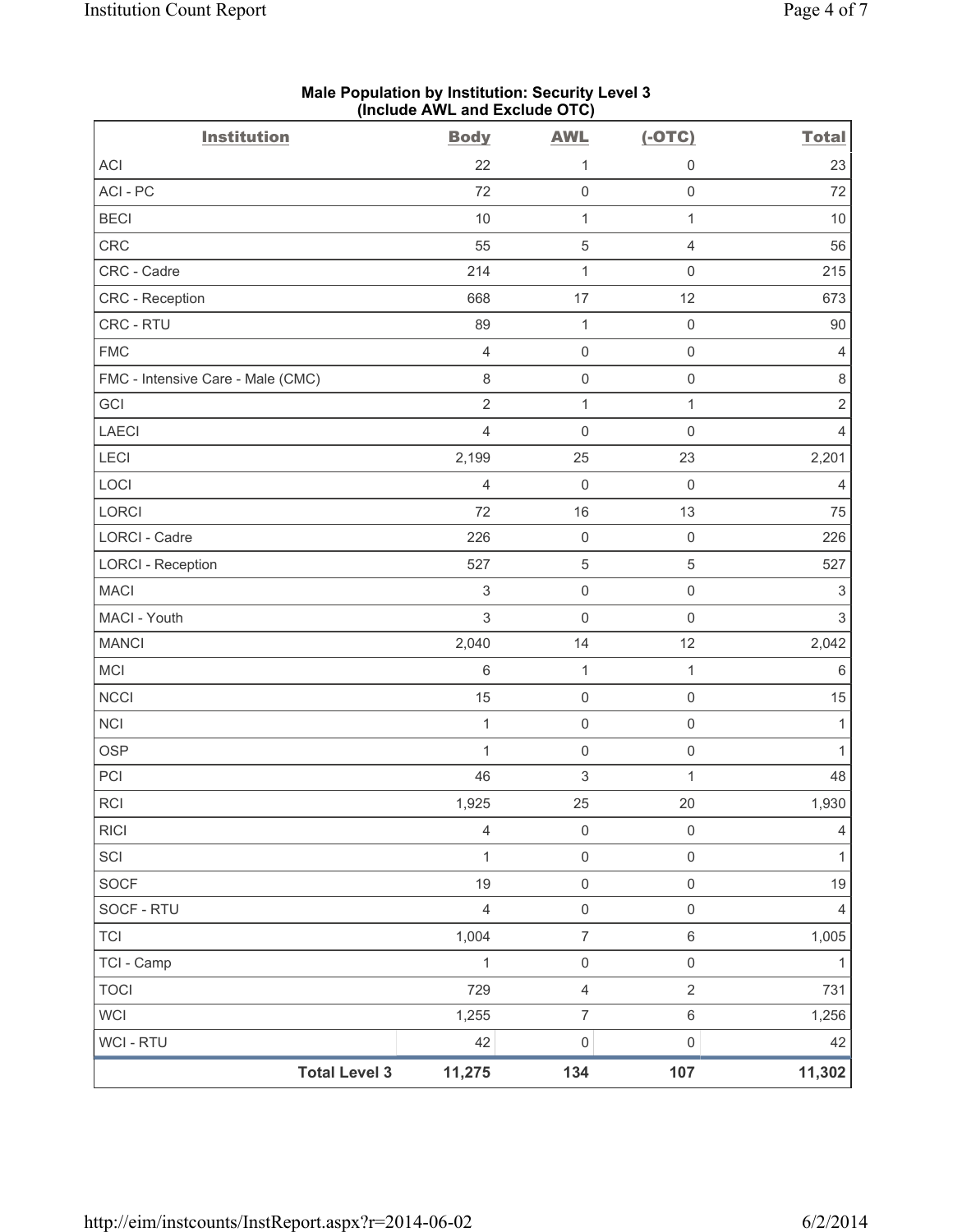| <b>Institution</b>                | <b>Body</b> | <b>AWL</b>                | $(-OTC)$                  | <b>Total</b>     |
|-----------------------------------|-------------|---------------------------|---------------------------|------------------|
| ACI                               | 586         | $\overline{2}$            | 1                         | 587              |
| ACI-PC                            | 72          | $\mathsf 0$               | $\mathsf 0$               | 72               |
| <b>ACI - RTU</b>                  | 85          | $\mathsf 0$               | $\mathsf 0$               | 85               |
| <b>BECI</b>                       | 1,565       | 21                        | 12                        | 1,574            |
| CCI                               | 1,729       | 13                        | 10                        | 1,732            |
| CRC                               | 99          | $\ensuremath{\mathsf{3}}$ | $\mathsf 3$               | 99               |
| CRC - Cadre                       | 44          | $\mathbf 0$               | $\mathsf{O}\xspace$       | 44               |
| CRC - Reception                   | 232         | $\,6\,$                   | $\,$ 5 $\,$               | 233              |
| CRC - RTU                         | 18          | $\mathsf{O}\xspace$       | $\mathsf{O}\xspace$       | 18               |
| <b>FMC</b>                        | $10$        | $\mathsf{O}\xspace$       | $\mathsf{O}\xspace$       | $10$             |
| FMC - Intensive Care - Male (CMC) | 23          | $\mathsf 0$               | $\mathsf{O}\xspace$       | 23               |
| GCI                               | 765         | 5                         | 5                         | 765              |
| <b>LAECI</b>                      | 1,194       | 26                        | 19                        | 1,201            |
| LECI                              | 94          | $\mathsf{O}\xspace$       | $\mathsf{O}\xspace$       | 94               |
| LOCI                              | 1,095       | $\,8\,$                   | $\overline{7}$            | 1,096            |
| LORCI                             | 86          | 15                        | 13                        | 88               |
| LORCI - Cadre                     | $9\,$       | $\mathbf 0$               | $\mathsf{O}\xspace$       | $\boldsymbol{9}$ |
| <b>LORCI - Reception</b>          | 361         | 13                        | 12                        | 362              |
| <b>MACI</b>                       | 1,027       | $\hbox{9}$                | $\ensuremath{\mathsf{3}}$ | 1,033            |
| MACI - Youth                      | 19          | $\mathsf 0$               | $\mathsf 0$               | 19               |
| <b>MANCI</b>                      | 80          | $\mathbf{1}$              | $\mathbf{1}$              | 80               |
| MCI                               | 1,738       | 27                        | 18                        | 1,747            |
| MCI - Camp                        | 1           | $\mathbf 0$               | $\mathsf{O}\xspace$       | 1                |
| <b>NCCI</b>                       | 1,617       | 24                        | 13                        | 1,628            |
| NCCI - Camp                       | 1           | $\mathsf{O}\xspace$       | $\mathsf{O}\xspace$       | $\mathbf{1}$     |
| <b>NCI</b>                        | 1,773       | 30                        | 24                        | 1,779            |
| PCI                               | 807         | 18                        | $\,$ 5 $\,$               | 820              |
| <b>RCI</b>                        | 187         | $\mathbf{1}$              | 1                         | 187              |
| <b>RICI</b>                       | 875         | $\hbox{9}$                | $\,6\,$                   | 878              |
| SCI                               | 1,048       | 16                        | 11                        | 1,053            |
| <b>TCI</b>                        | 41          | $\mathsf{O}\xspace$       | $\mathsf{O}\xspace$       | 41               |
| TCI - Camp                        | 5           | $\mathsf{O}\xspace$       | $\mathsf{O}\xspace$       | $\sqrt{5}$       |
| <b>TOCI</b>                       | 52          | $\mathsf{O}\xspace$       | $\mathsf{O}\xspace$       | 52               |
| <b>WCI</b>                        | 72          | $\mathbf 1$               | $\mathsf{O}\xspace$       | 73               |
| <b>Total Level 2</b>              | 17,410      | 248                       | 169                       | 17,489           |

## **Male Population by Institution: Security Level 2 (Include AWL and Exclude OTC)**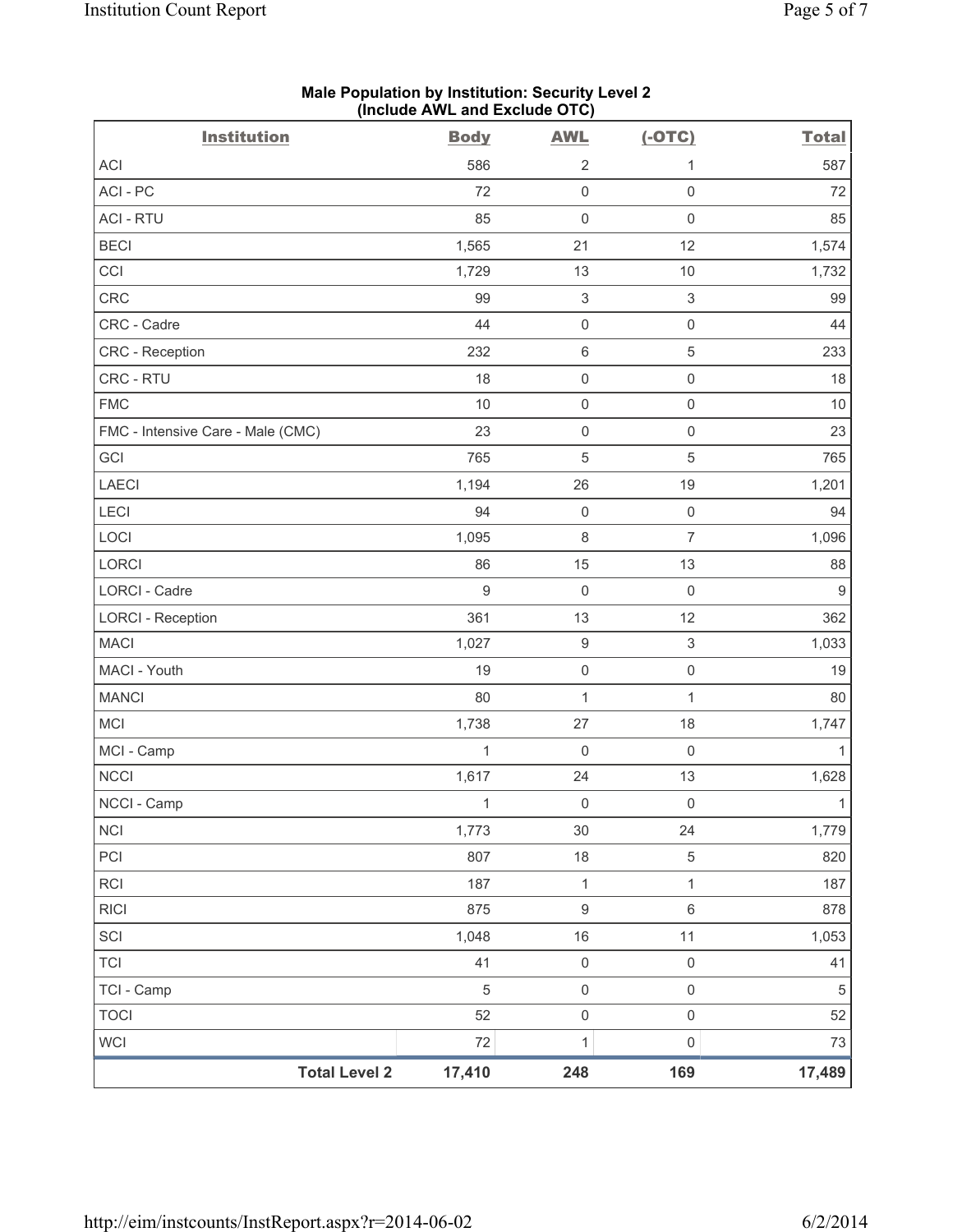| <b>Institution</b>                | <b>Body</b>    | <b>AWL</b>                | $(-OTC)$            | <b>Total</b>   |
|-----------------------------------|----------------|---------------------------|---------------------|----------------|
| ACI                               | 734            | 3                         | 1                   | 736            |
| ACI-PC                            | 26             | $\mathsf{O}\xspace$       | $\mathsf{O}\xspace$ | 26             |
| <b>ACI - RTU</b>                  | 45             | $\mathsf 0$               | $\mathsf{O}\xspace$ | 45             |
| <b>BECI</b>                       | 679            | 18                        | $\boldsymbol{9}$    | 688            |
| <b>BECI - Camp</b>                | 487            | $\mathsf 0$               | $\mathsf{O}\xspace$ | 487            |
| CCI                               | 875            | $\ensuremath{\mathsf{3}}$ | $\mathbf{1}$        | 877            |
| CRC                               | 55             | $\mathsf 0$               | $\mathsf{O}\xspace$ | 55             |
| CRC - Cadre                       | $\overline{4}$ | $\mathsf 0$               | $\mathsf 0$         | $\overline{4}$ |
| CRC - Reception                   | 243            | $\overline{4}$            | 4                   | 243            |
| CRC - RTU                         | 8              | $\mathsf 0$               | $\mathsf{O}\xspace$ | $\,8\,$        |
| <b>FMC</b>                        | 368            | $\mathbf 2$               | $\mathsf{O}\xspace$ | 370            |
| FMC - Intensive Care - Male (CMC) | 11             | $\mathsf{O}\xspace$       | $\mathsf{O}\xspace$ | 11             |
| GCI                               | 479            | $\,8\,$                   | 3                   | 484            |
| GCI - Camp                        | 759            | $\mathsf 0$               | $\mathsf 0$         | 759            |
| <b>GCI - RTU</b>                  | $\overline{2}$ | $\mathsf 0$               | $\mathsf 0$         | $\overline{2}$ |
| LAECI                             | 569            | $\,8\,$                   | $\,6\,$             | 571            |
| LECI                              | 8              | $\mathsf 0$               | $\mathsf{O}\xspace$ | $\,8\,$        |
| LECI - Camp                       | 180            | $\mathsf 0$               | $\mathsf{O}\xspace$ | 180            |
| LOCI                              | 1,201          | $\hbox{9}$                | $\overline{4}$      | 1,206          |
| LORCI                             | 47             | 16                        | 12                  | 51             |
| <b>LORCI - Cadre</b>              | 5              | $\mathsf 0$               | $\mathsf 0$         | $\sqrt{5}$     |
| <b>LORCI - Reception</b>          | 189            | 4                         | 4                   | 189            |
| MACI - Minimum                    | 1,411          | 25                        | 14                  | 1,422          |
| <b>MANCI</b>                      | 12             | $\boldsymbol{7}$          | 3                   | 16             |
| MANCI - Camp                      | 399            | 0                         | $\mathsf{O}\xspace$ | 399            |
| <b>MCI</b>                        | 465            | $\boldsymbol{9}$          | $\mathsf{O}\xspace$ | 474            |
| MCI - Camp                        | 366            | $\mathsf{O}\xspace$       | $\mathsf{O}\xspace$ | 366            |
| NCCI                              | 621            | $\boldsymbol{9}$          | $\sqrt{5}$          | 625            |
| NCCI - Camp                       | 430            | $\mathsf{O}\xspace$       | $\mathsf{O}\xspace$ | 430            |
| NCI                               | 743            | $\overline{4}$            | 3                   | 744            |
| <b>OSP</b>                        | $\overline{4}$ | $\mathsf 0$               | $\mathsf{O}\xspace$ | 4              |
| PCI                               | 1,193          | 25                        | 17                  | 1,201          |
| <b>RICI</b>                       | 1,630          | 20                        | $\boldsymbol{9}$    | 1,641          |
| SCI                               | 1,008          | 11                        | $\,6\,$             | 1,013          |
| TCI                               | 42             | 15                        | $\,6\,$             | 51             |
| TCI - Camp                        | 409            | $\mathsf{O}\xspace$       | $\mathsf{O}\xspace$ | 409            |
| <b>Total Level 1</b>              | 15,707         | 200                       | 107                 | 15,800         |

### **Male Population by Institution: Security Level 1 (Include AWL and Exclude OTC)**